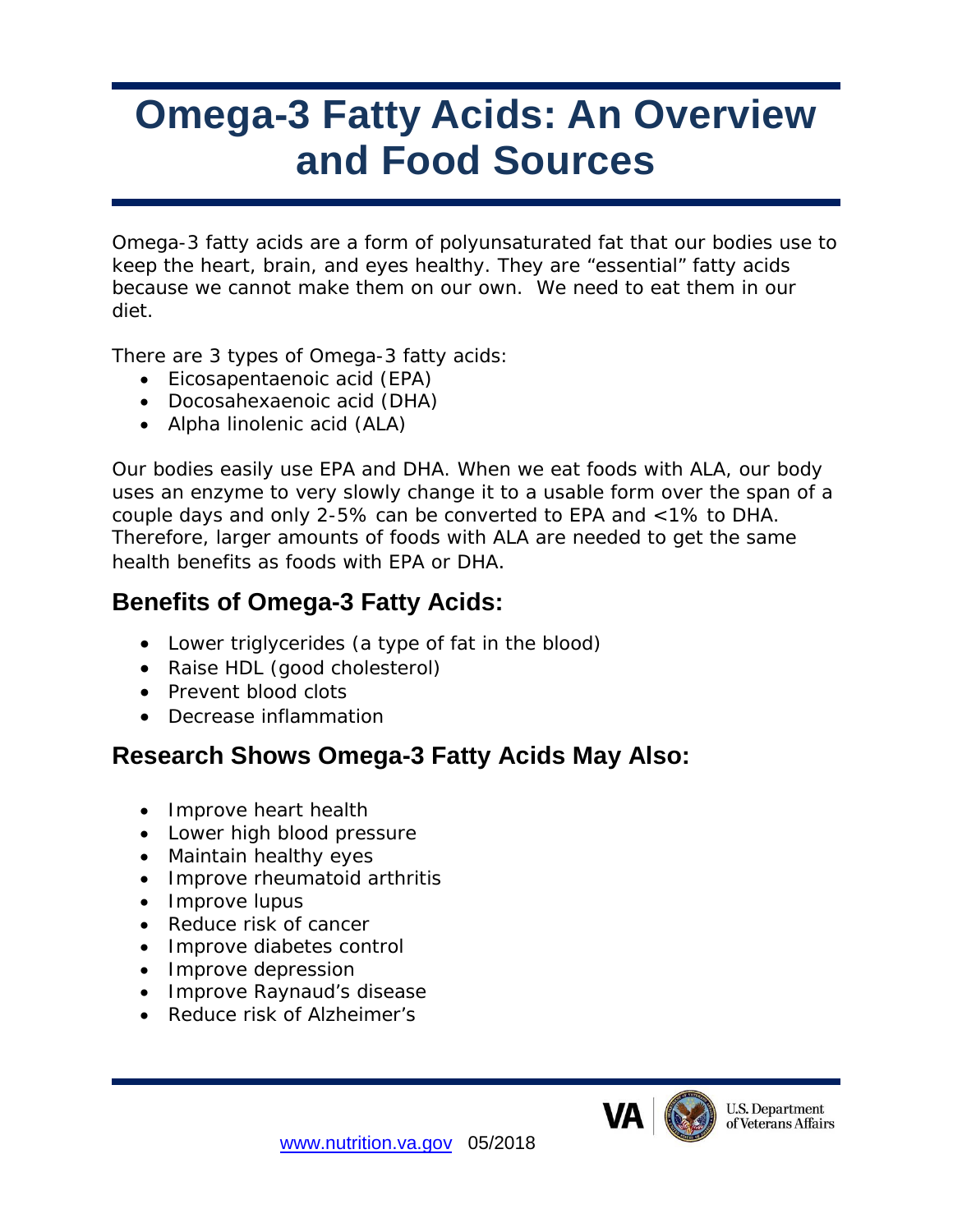#### **Recommended Amount:**

- Adult Men: 1.6 g/day EPA and DHA
- Adult Women: 1.1 g/day EPA and DHA

Eating two 4oz servings of fish per week provides the recommended amount.

# **Food Sources of Omega-3 Fatty Acids:**

**EPA** and **DHA** are found in cold-water fish. Aim for one checkbook-size portion of fish, twice per week. Prepare these foods by baking, broiling or grilling. Limit frying or using heavy butter sauces.

- Tuna
- Sardines
- Salmon
- Mackerel
- Whitefish
- Herring

**ALA** is found in numerous plant foods. Eat a variety of these foods to gain the many health benefits that omega-3 fatty acids can offer. Good sources include:

- Leafy greens (collard, kale, spinach, mustard, turnip)
- Nuts (almonds, walnuts)
- Seeds (ground flaxseed, hemp, chia, pumpkin seeds)
- Oils (flaxseed, walnut, canola, olive, hemp)
- Tofu
- Other (avocado, summer squash, Brussels sprouts, winter squash)

## **Dietary Supplements**

The potential benefits of fish oil and other omega-3 dietary supplements are not as clear. Let your health care team know before you start taking any supplements. Mercury and other industrial pollutants build up in fatty tissues of fish from which fish oils are extracted and are not always completely removed by distillation techniques.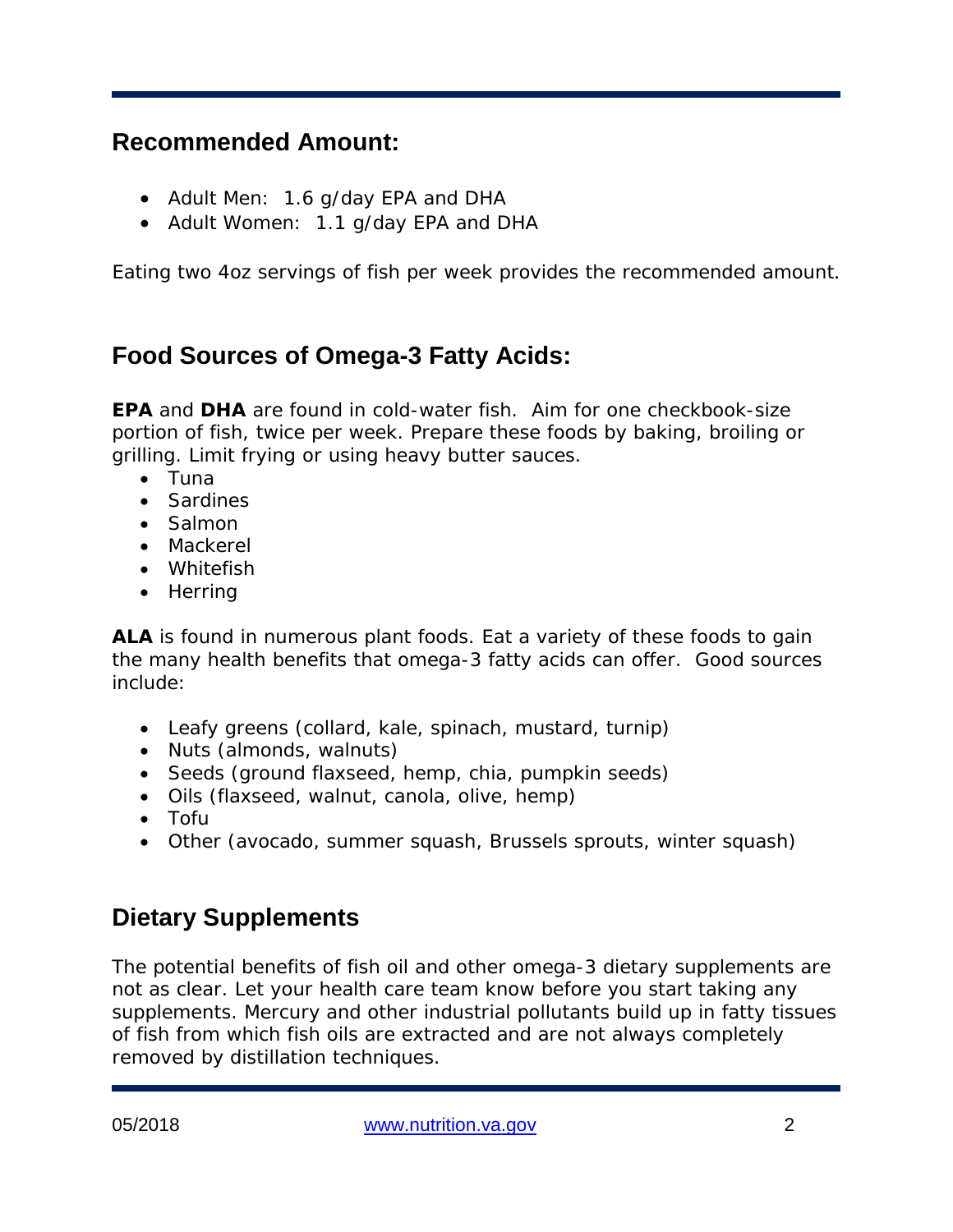#### **Mercury**

Mercury is a toxic substance that enters waterways as a waste product from coal burning plants and iron mining. Fish absorb mercury directly from the water. Larger fish are exposed to higher levels of mercury because their prey also absorbs mercury. Cooking does not reduce the mercury content of the fish.

# **Symptoms of Mercury Poisoning:**

- Numbness and tingling around the lips, fingers and toes
- Difficulty walking and difficulty speaking
- Impaired vision or hearing
- Muscle weakness, fatigue, headache, irritability
- Inability to concentrate
- Tremors or jerky muscle movements

## **Mercury Guidelines**

Nearly all fish contain trace amounts of mercury, some more than others. In a 2014 report, the Federal Food and Drug Administration (FDA) and Environmental Protection Agency (EPA) concluded pregnant and breastfeeding women, those who might become pregnant, and young children should eat more fish that is lower in mercury to gain important developmental and health benefits.

The report advises pregnant or breastfeeding women to avoid four types of fish that are associated with high mercury levels:

- Tilefish from the Gulf of Mexico
- Shark
- Swordfish
- King mackerel
- Albacore Tuna, limit to 6 ounces per week

When eating fish caught from local streams, rivers and lakes, follow fish advisories from local authorities. If advice is not available, limit your total intake of such fish to 6 ounces a week and 1-3 ounces for children.